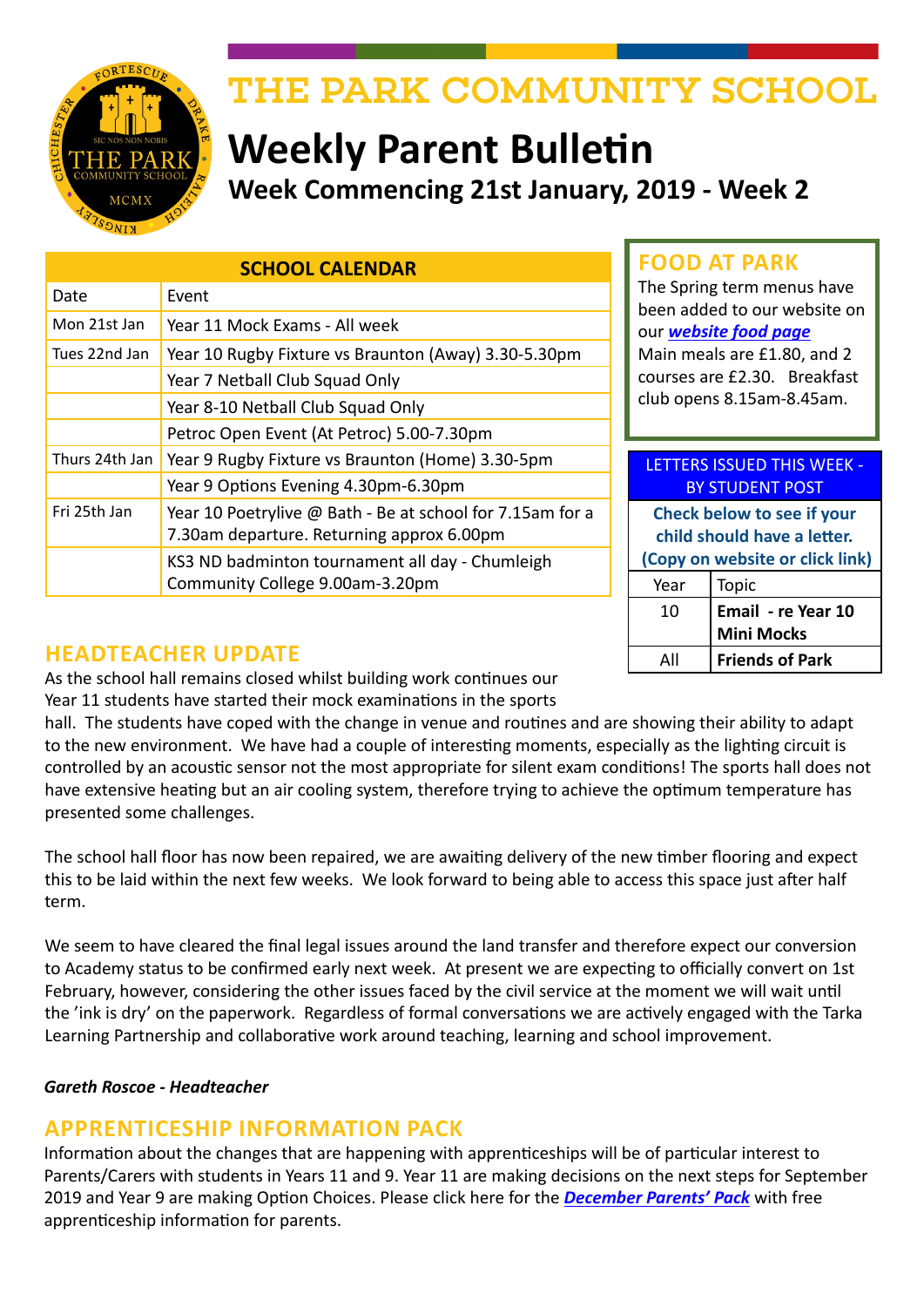# **Park Community School Year 9 Options Evening** 24th January, 2019 - 4.30pm to 6.30pm

## Click here to find out more information about Year 9 Options

## **YEAR 9 OPTIONS EVENING**

An email was sent on Friday 11th January to all Year 9 parents/carers inviting you to the Options Evening on Thursday 24th January from 4:30pm - 6:30pm. Could you kindly respond to the email to register your intention to attend.

There will be two scheduled talks about the options and the process by Mr Lewin and Mrs Mills at 4:45pm and 5:30pm in the Drama Studio.

All subjects will be represented and available to talk through the qualifications that they offer. The options booklet is available by clicking the above image. If you require a paper version please submit your request to Mrs Nicholson via email. knicholson@theparkschool.org.uk

## **PSHEE (PERSONAL SOCIAL HEALTH AND ECONOMIC EDUCATION)**

Personal, Social, Health and Economic Education is an important part of the curriculum for all students. There is a structured programme of personal and social development, encouraging healthy approaches to life, taught during Tutor time. The following topics will be covered on 23rd January.

| <b>YEAR</b> | <b>TOPIC</b>                |
|-------------|-----------------------------|
| Year 7      | <b>Being British</b>        |
| Year 8      | The Law and You             |
| Year 9      | Careers                     |
| Year 10     | <b>Pollitics and Brexit</b> |
| Year 11     | Revision                    |

*Anne Duthuit - PSHEE Coordinator*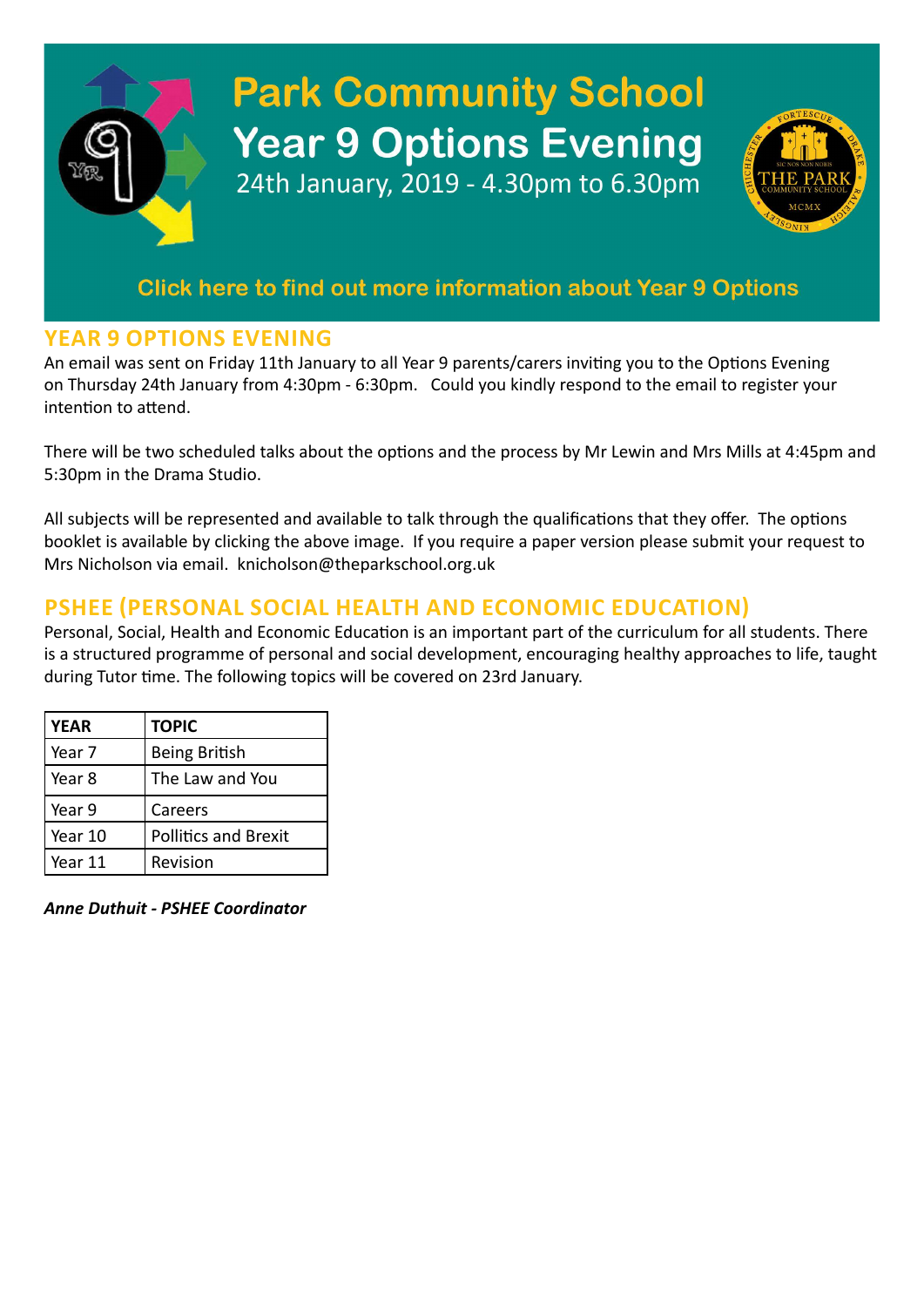## **GCSE MATHS REVISION CARDS**

Tutor2u are offering their GCSE Maths (Higher) Revision flashcard packs for half the original price at £5.00. You can buy them directly from their website, using the following link *<https://bit.ly/2CtdXQj>*

## **YEAR 11 REVISION SESSION TIMETABLE**

Please see link to the current *[Year 11 Revision](https://docs.google.com/document/d/1dNMh7-L1kyihGF64pufxK6rpksF0LmhP7VMcilHf7oM/edit?usp=sharing)  [Session Timetable](https://docs.google.com/document/d/1dNMh7-L1kyihGF64pufxK6rpksF0LmhP7VMcilHf7oM/edit?usp=sharing)*. This timetable has started, any future amendments will be uploaded on our website under the "Events" menu. It would be great if parents/carers could encourage their sons/daughters in Year 11 to attend these revision sessions.

## **COLLEGE APPLICATION DEADLINE**

Reminder to Year 11 Parents/Carers, applications for College courses close on 31st January 2019. However students really need to apply this term as their mock exams are in January. If students need a careers interview or help with their application please contact Mrs Thomas (Careers Lead) at the school.

## **Additional College Open Events**

Petroc Open Event - 22nd January 5-7.30pm

## **CAREERS ADVICE**

## *[www.careerpilot.org.uk](http://www.careerpilot.org.uk)*

Careerpilot is an impartial website that will help parents/carers and students to explore further study and work options. There is helpful information when choosing options at 14 such as GCSE choices, exploring job sectors, identifying skills and creating a profile. All Year 9 students have used this website as part of the careers module leading up to their option choices after Christmas.

Year 11 students have used this website to look at their options at 16, subjects and the jobs they may lead to. Information about Higher Education is helping students make choices between BTES, A levels or



Apprenticeship routes.

There is a Parent Zone section on the website to answer parents' questions about the choices available at 14, 16 and 18.

Careerpilot has been developed by the University of Bath and is free to use.